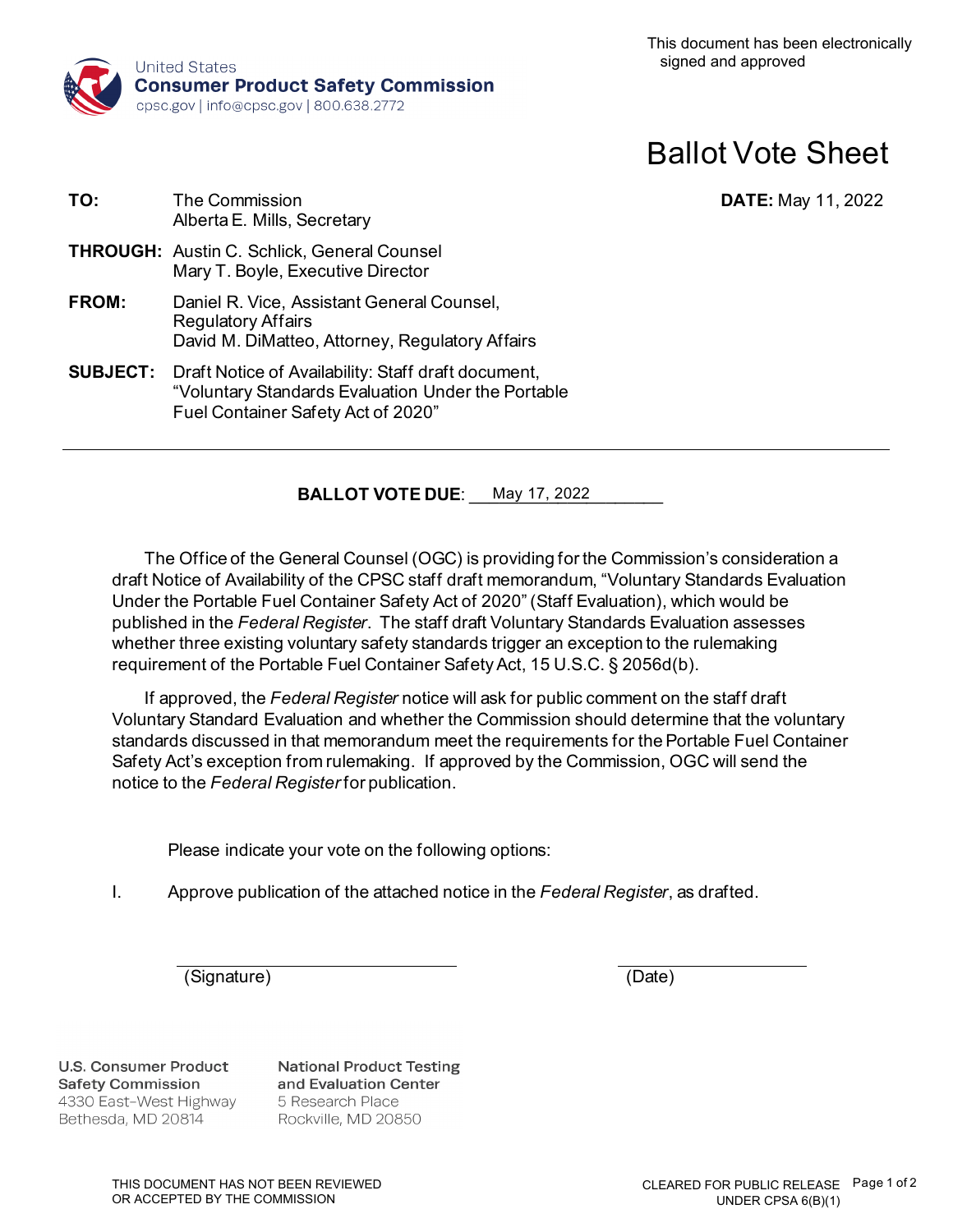

# Ballot Vote Sheet

| (Signature)                                                                | (Date)              |
|----------------------------------------------------------------------------|---------------------|
| Do not approve publication of the attached notice in the Federal Register. |                     |
| (Signature)                                                                | $(\overline{Date})$ |
| Take other action specified below.                                         |                     |
|                                                                            |                     |
|                                                                            |                     |

Attachment: Draft *Federal Register* notice of availability: "Voluntary Standard Evaluation Under the Portable Fuel Container Safety Act of 2020"

**U.S. Consumer Product Safety Commission** 4330 East-West Highway Bethesda, MD 20814

**National Product Testing** and Evaluation Center 5 Research Place Rockville, MD 20850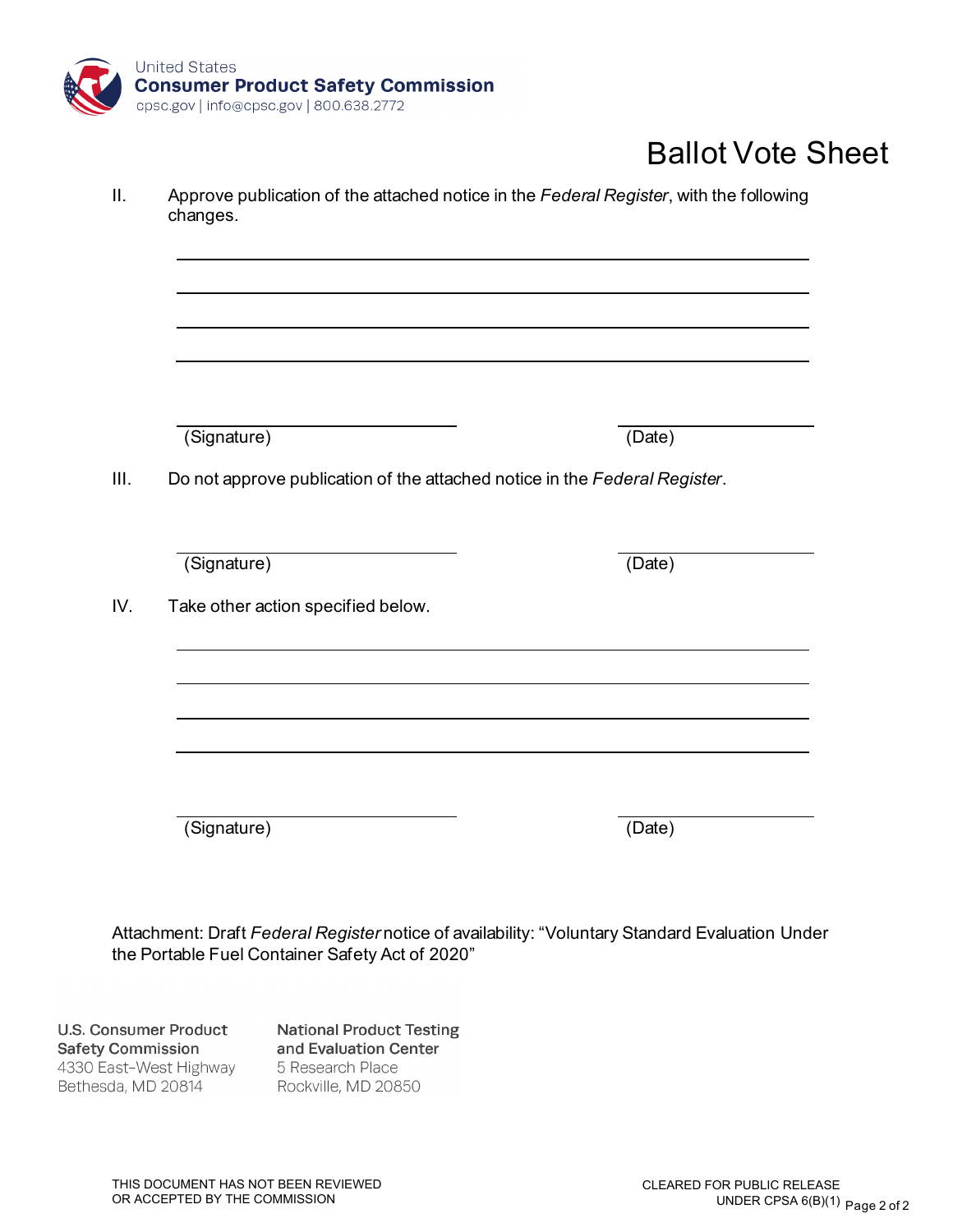[Billing Code 6355-01-P]

### **CONSUMER PRODUCT SAFETY COMMISSION**

**Notice of Availability: Voluntary Standards Evaluation Under the Portable Fuel Container Safety Act of 2020**

[Docket No. CPSC-2022-00XX]

**AGENCY**: U.S. Consumer Product Safety Commission.

**ACTION**: Notice of availability.

**SUMMARY**: The Consumer Product Safety Commission (Commission or CPSC) is announcing the availability of a draft document titled, "Voluntary Standards Evaluation Under the Portable Fuel Container Safety Act of 2020."

**DATES**: Submit comments by [Insert date 30 days after publication in the *Federal Register*].

**ADDRESSES**: You can submit comments, identified by Docket No. CPSC-2022-00XX, by any of the following methods:

*Electronic Submissions:* Submit electronic comments to the Federal eRulemaking Portal at: [https://www.regulations.gov](https://www.regulations.gov/). Follow the instructions for submitting comments. CPSC does not accept comments submitted by electronic mail (email), except through [https://www.regulations.gov](https://www.regulations.gov/), and as described below. CPSC encourages you to submit electronic comments by using the Federal eRulemaking Portal, as described above.

*Mail/hand delivery/courier/confidential Written Submissions:* Submit comments by mail, hand delivery, or courier to: Division of the Secretariat, Consumer Product Safety Commission, 4330 East West Highway, Bethesda, MD 20814; telephone: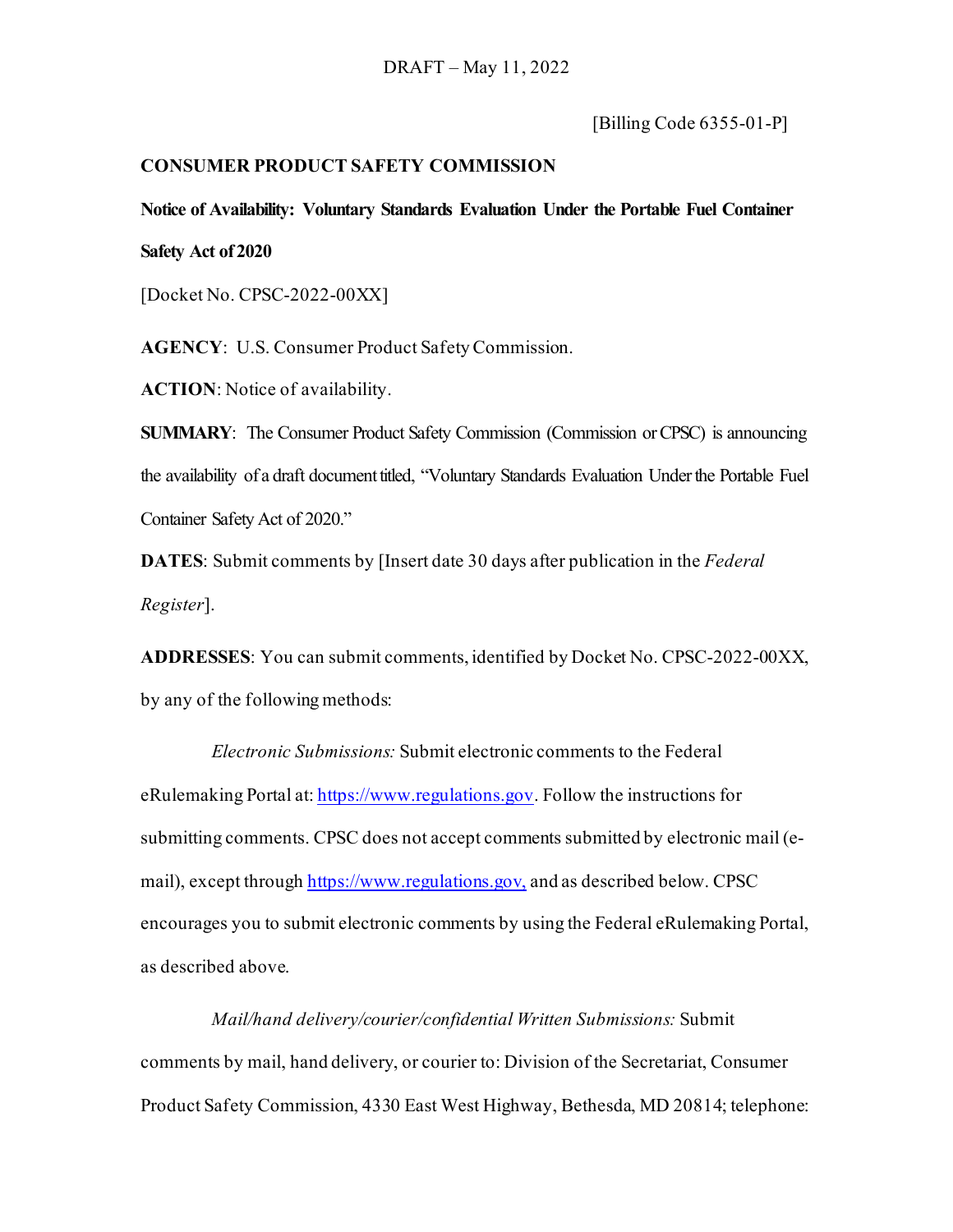(301) 504-7479. If you wish to submit confidential business information, trade secret information, or other sensitive or protected information that you do not want to be available to the public, you may submit such comments by mail, hand delivery, or courier, or you may e-mail them to:  $cpc-os(a)cpcc.gov$ .

*Instructions:* All submissions must include the agency name and docket number. CPSC may post all comments without change, including any personal identifiers, contact information, or other personal information provided, to[: https://www.regulations.gov](https://www.regulations.gov/). Do not submit through this website: confidential business information, trade secret information, or other sensitive or protected information that you do not want to be available to the public. If you wish to submit such information, please submit it according to the instructions for mail/hand delivery/courier/confidential written submissions.

*Docket:* For access to the docket to read background documents or comments received, go to: [https://www.regulations.gov](https://www.regulations.gov/), and insert the docket number, CPSC-2022-00XX, into the "Search" box, and follow the prompts.

**FOR FURTHER INFORMATION CONTACT:** Andrew Lock, Fire Protection Engineer, Consumer Product Safety Commission, 5 Research Place, Rockville, MD 20850; telephone: (301) 987-2099; email: alock@cpsc.gov.

## **SUPPLEMENTARY INFORMATION:**

The Portable Fuel Container Safety Act of 2020 (PFCSA) requires the Commission, not later than June 27, 2023, to promulgate a final rule to require flame mitigation devices in portable fuel containers that impede the propagation of flame into the container. 15 U.S.C. 2056d(b)(1). The PFCSA states, however, that the Commission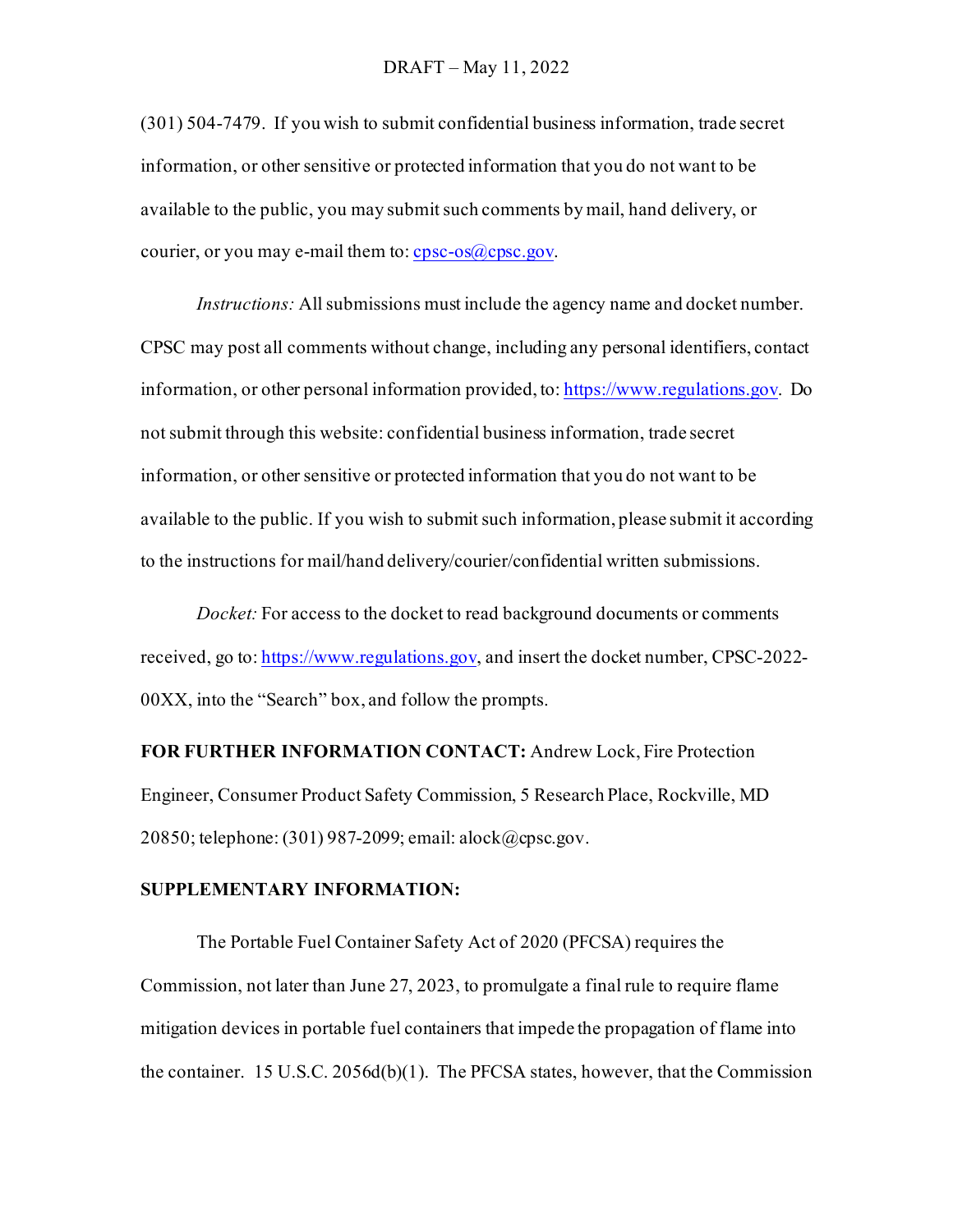#### DRAFT – May 11, 2022

is not required to promulgate a final rule if the Commission determines that the requirements for an exception relating to voluntary standards are met. 15 U.S.C.  $2056d(b)(3)(A)$ . Specifically, the Commission may rely on voluntary standards instead of the required rulemaking for a class of portable fuel containers within the scope of the Act if the following requirements are met:

- There is a voluntary standard for flame mitigation devices for those containers that impedes the propagation of flame into the container;
- The voluntary standard is or will be in effect not later than June 27, 2022; and
- The voluntary standard is developed by ASTM International or such other standard development organization that the Commission determines to have met the intent of the PFCSA.

#### 15 U.S.C. § 2056d(b)(3)(A).

If the Commission makes such a determination with respect to any voluntary standard, then the requirements of such voluntary standard shall be treated as a consumer product safety rule 180 days after publication of the Commission's determination in the *Federal Register*. 15 U.S.C. 2056d(b)(4).

The CPSC staff draft document, "Voluntary Standards Evaluation Under the Portable Fuel Container Safety Act of 2020," provides staff's initial assessment and recommendations to the Commission regarding whether the relevant voluntary standards qualify for the exception from the rulemaking requirement in the PFCSA.<sup>1</sup> The draft document is available on the Commission's website at[: https://www.cpsc.gov/s3fs-](https://www.cpsc.gov/s3fs-public/2022-Fire-Safety-of-Portable-Fuel-Containers-Memo.pdf?VersionId=K_Tk.uklDYtld1o45_OHMHnqeHdrYCME)

<span id="page-4-0"></span><sup>&</sup>lt;sup>1</sup> This CPSC staff document has not been reviewed by, and does not necessarily reflect the views of, the Comission.